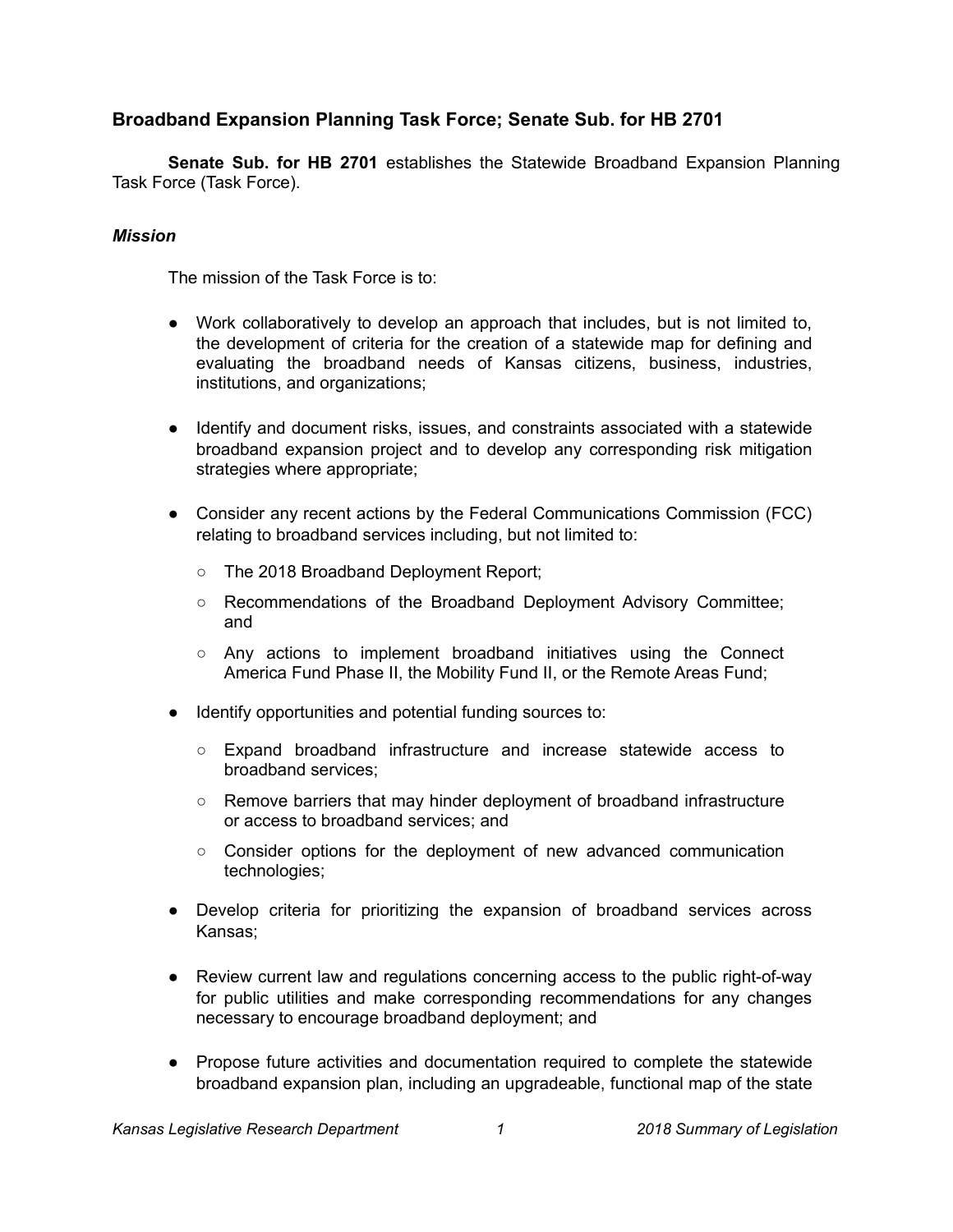of available broadband service, as well as including which technologies should be deployed and the methods to finance broadband expansion.

The bill also requires the Task Force to submit an initial report to the House Committee on Energy, Utilities and Telecommunications and the Senate Committee on Utilities regarding its initial work and progress prior to January 15, 2019. Unless all work is completed and reported in the initial report, the Task Force is required to submit a final report outlining its recommendations to the Legislature prior to January 15, 2020.

### *Task Force Composition*

The Task Force is composed of 17 voting members. The membership is as follows:

- The chairperson, vice-chairperson, and ranking minority member of the House Standing Committee on Energy, Utilities and Telecommunications;
- The chairperson, vice-chairperson, and ranking minority member of the Senate Standing Committee on Utilities;
- One member appointed by the Kansas Association of Counties;
- One member appointed by the Kansas League of Municipalities;
- One member appointed by the Kansas Rural Independent Telephone Coalition;
- One member from the Kansas Cable Telecommunications Association;
- One member appointed by the Cellular Telecommunications Industry Association representing a wireless carrier;
- One member representing an electing carrier;
- One member representing an incumbent local exchange carrier that is price-cap regulated and a recipient of Kansas Universal Service Fund moneys and serves a rural service area;
- One member appointed by the Kansas Electric Cooperatives;
- One member appointed by the State Independent Telephone Association;
- One member appointed by the Kansas Municipal Utilities; and
- One member appointed by the Kansas Independent Fiber Association.